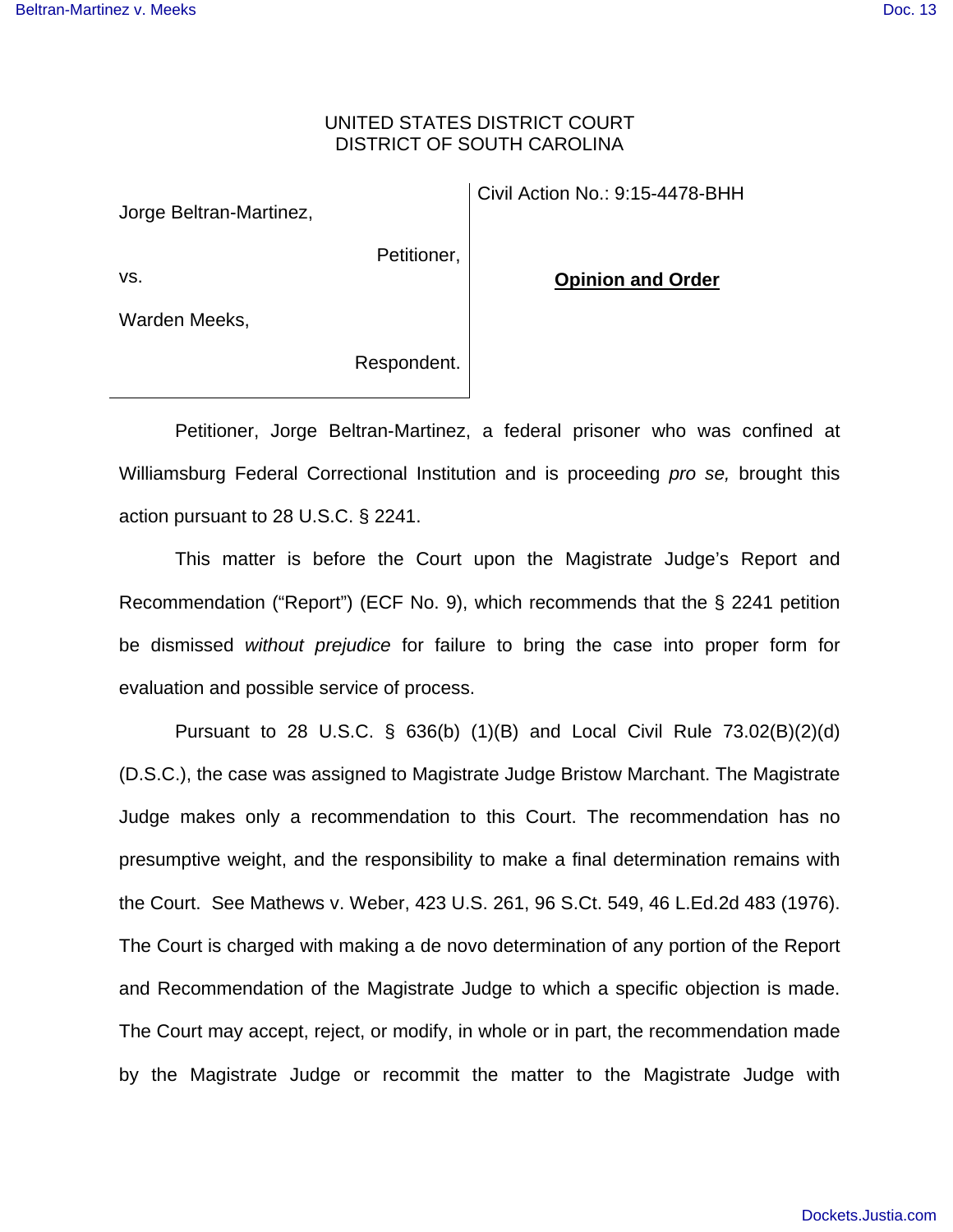instructions. See 28 U.S.C. § 636(b). The Court reviews the Report and Recommendation only for clear error in the absence of an objection. See Diamond v. Colonial Life & Accident Ins. Co., 416 F.3d 310, 315 (4th Cir. 2005) (stating that "in the absence of a timely filed objection, a district court need not conduct a de novo review, but instead must only satisfy itself that there is no clear error on the face of the record in order to accept the recommendation") (citation omitted).

 On October February 18, 2016, the Magistrate Judge issued a Report recommending that the § 2241 petition be dismissed without prejudice for failure to bring the case into proper form. The Magistrate Judge advised Petitioner of his right to file specific objections to the Report. (ECF No. 9 at 3.) On March 7, 2016, the envelope that was mailed to FCI Williamsburg containing Petitioner's copy of the Report and Recommendation (ECF No. 9) was returned to the Clerk of Court, marked "Return to Sender, Not Deliverable as Addressed, Unable to Forward." (ECF No. 11.) Petitioner was advised by order filed January 5, 2016, of his responsibility to notify the Court in writing if his address changed and that his case could be dismissed for failing to comply with the Court's order. (ECF No. 6 at 2.)

 After a careful review of the record, the applicable law, and the Report of the Magistrate Judge, the Court finds no clear error. Accordingly, the Court adopts and incorporates the Report and Recommendation (ECF No. 6) by reference into this order. It is therefore ORDERED that this action is DISMISSED without prejudice.

## **IT IS SO ORDERED.**

 /s/ Bruce Howe Hendricks United States District Judge